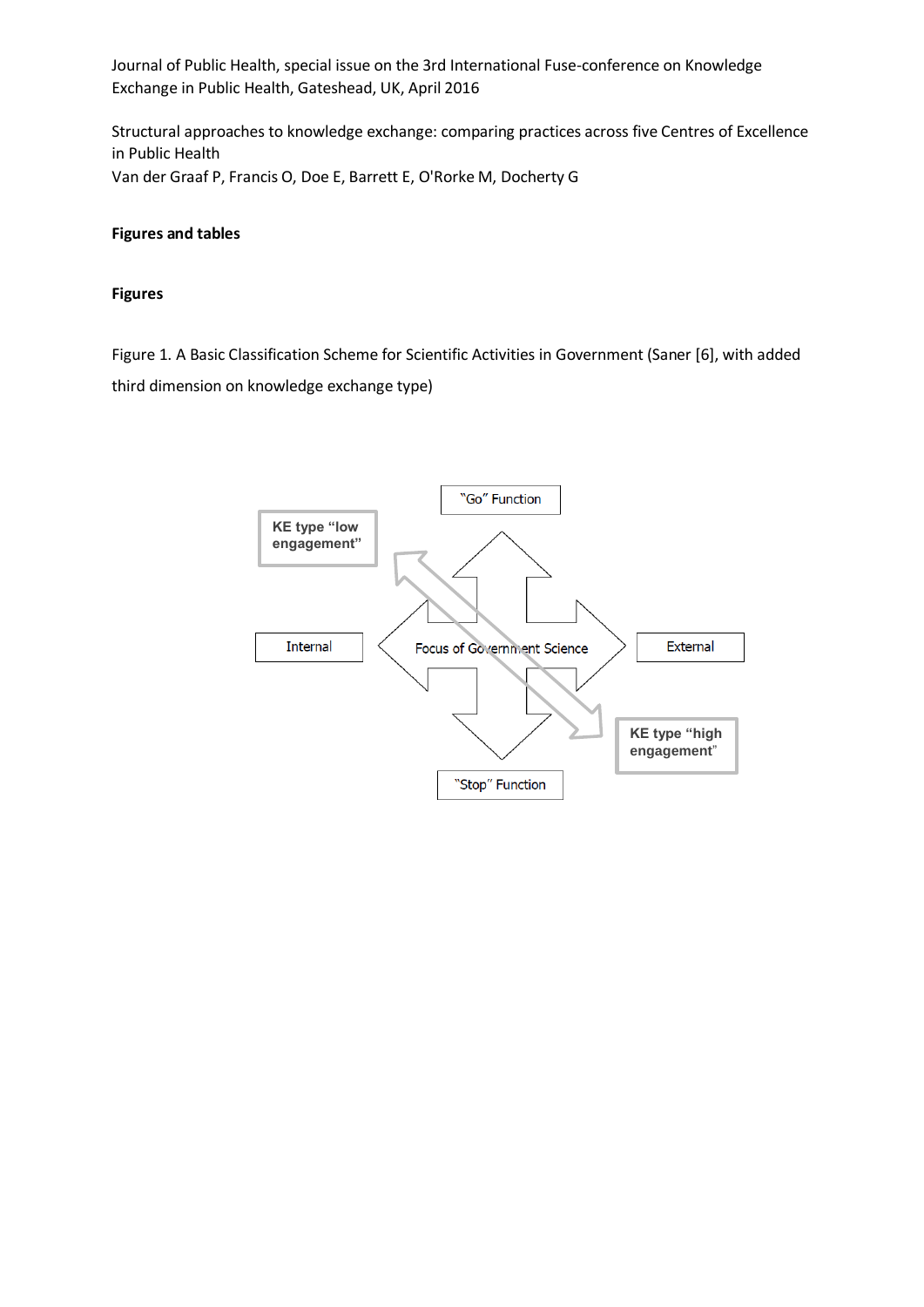Figure 2.

#### **Case study 1: CEDAR "Mixed modes: Knowledge Exchange in Active Travel Research"**

Just as active travel can be promoted by allowing for different transport modes within a single journey (walking, cycling, driving, public transport etc.), CEDAR has been moving active travel evidence into policy realms using series of interdependent modes of delivery. The relationship between these modes, and the opportunities they create, can be as important as the individual activities.

For instance, non-academic summaries – Evidence Briefs [8], blogs, social and news media – not only allowed for easily scalable dissemination, but have also given CEDAR a wealth of plain English resources to draw on when responding at short notice to legislative bodies' calls for evidence. Active travel submissions have been made to Parliamentary bodies, such as the House of Commons Health Committee and House of Lords committees on technology and the built environment [9]. The involvement of researchers in the production of these materials helped build skills in conveying complex research in digestible forms, and the documents acted as 'calling cards' to initiate relationships with policy customers.

Targeted communications, individual researcher legwork, and the brokerage of Cambridge's Centre for Science and Policy have all contributed to forging new relationships with local and national transport policymakers. In turn these relationships have created a fertile ground for ongoing collaborations and co-productions, such as producing evidence insight for a local authority Joint Strategic Needs Assessment into transport and health, and an interactive online tool backed by the Department for Transport (DfT) to support planners in prioritising cycling investment [10].

Stakeholder events sustain these relationships and provide additional opportunities for knowledge flow back into academia. The Commuting and Health Research and Policy Forum brought together academics, policy and the third sector representatives to discuss research findings and their implications for health, planning and transport policy – and further research [11]. Closing the loop back into research, the Research and Policy Forum was used as an opportunity to conduct a research project to learn more about stakeholders' needs and the value of this kind of knowledge exchange [12].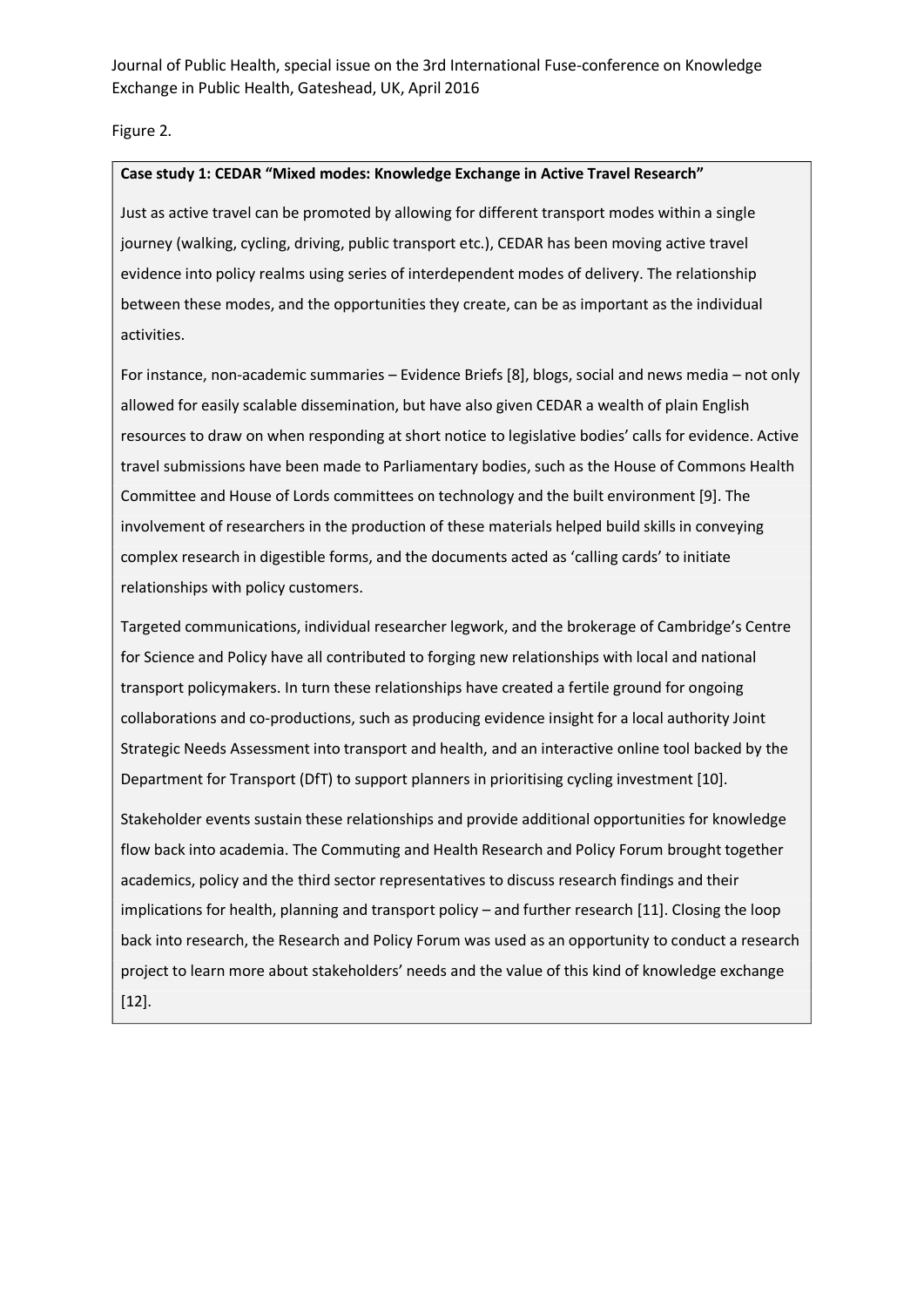Figure 3.

# **Case study 2: DECIPHer: "An Overview of the Public Health Improvement Research Network (PHIRN) in Wales"**

The Public Health Improvement Research Network (PHIRN) began in 2005 as part of the Clinical Research Infrastructure in Wales. It is an overarching infrastructure that engages academia, policy and practice to generate research questions, facilitate studies and promote evidence to practice. The strategic partnership includes various academic centres: the Welsh Government; Public Health Wales; health practitioner networks, such as the Welsh Network of Healthy School Schemes; and members of the public, in particular an advisory group of young people aged 14 to 18 (ALPHA).

PHIRN is supported by a Strategic Advisory Board, which identifies partners and negotiates partnerships, and a Partnership Board, which oversees the development of specialist methodological research capacity in pragmatic community based trials and knowledge exchange through mentoring and dedicated training courses.

Through networking activities, such as research seminars on current policy and practice issues and a twice monthly email bulletin on forthcoming collaborative and funding opportunities circulated to over 400 members, new research priorities are explored and teams are identified of academic, policy and practice representatives to take priorities forward. The teams, also known as Research Development Groups (RDGs), develop these priorities into high quality research project protocols.

PHIRN has developed a mature registration process for new projects, requiring the completion of a simple form, available online. The Partnership Board is responsible for reviewing the relevance of these applications to core PHIRN themes, and potential ways in which PHIRN can support the project's progression. In more recent years, a Research Development and Ideas Group (RDIG) has been created, which co-ordinates the resources and capacity dedicated to each RDG.

Although RDGs are time limited, several have become embedded in wider structures. For example, the Schools Health Research Network (SHRN) is now integrated within the Welsh Network of Healthy Schools Schemes, so that front line innovation is routinely developed and evaluated through strategic planning. Another example is the Well-being and Health In Schools Project (WHISP).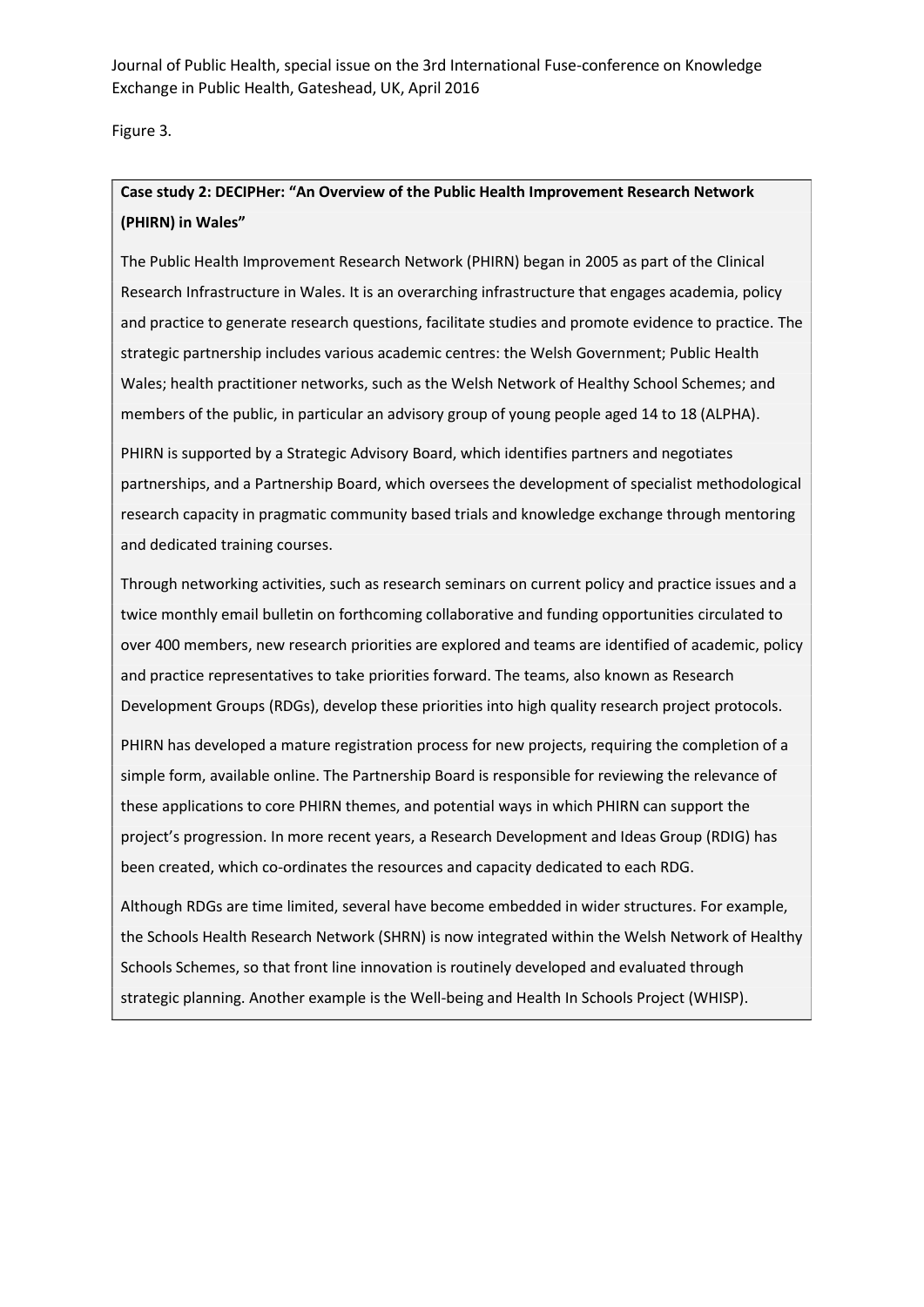#### Figure 4.

## **Case study 3: Centre of Excellence for Public Health Northern Ireland: "formally partnering government-with academia"**

An example of the systems approach developed by CoENI is the Physical Activity and the Rejuvenation of Connswater (PARC) study. This National Prevention Research Initiative study is an evaluation of the £40M Connswater Community Greenway (CCG) project, an urban regeneration programme which seeks to improve the built environment and the quality of life of residents in East Belfast. The research team work jointly with the Connswater Community Greenway team, which includes the East Belfast Partnership and Belfast City Council. The project is unique in that it involved five government departments in the preparation of the NPRI bid i.e. the Department for Social Development, Department for Regional Development, Department of Culture, Arts and Leisure, and Department of Health, Social Services and Public Safety NI and the Department of Agriculture and Rural Development.

The project aims to improve the quality of life of the 40,000 residents, students attending the 23 schools and colleges, visitors and tourists to East Belfast and those who choose to work and invest there. Thus, the research team were cognisant of the need to keep local politicians informed on the progress of the project. However, their busy schedule meant that it could be difficult to arrange meetings to provide project updates. Fortunately, this barrier has been overcome by the PARC team having the opportunity to present at CCG's quarterly politician's breakfast meetings, the timing of which allows politicians to attend before the working day begins.

The research team were also keen to keep informed policy makers who were not represented on the project team and thus have presented on multiple occasions at the Northern Ireland Assembly Knowledge Exchange Seminar Series (KESS). KESS is the first of its kind in the United Kingdom, formally partnering a legislative arm of government – the Assembly - with academia. KESS has provided a forum for PARC researchers to present academic research findings to key participants and decision-makers in the policy sector in Northern Ireland, such as MLAs and Assembly committees, as well as to the wider public. Part of the process of presenting at KESS is that academics must prepare a policy briefing on their work. This has helped PARC researchers to gain skills in writing for policy makers and aided in the dissemination process.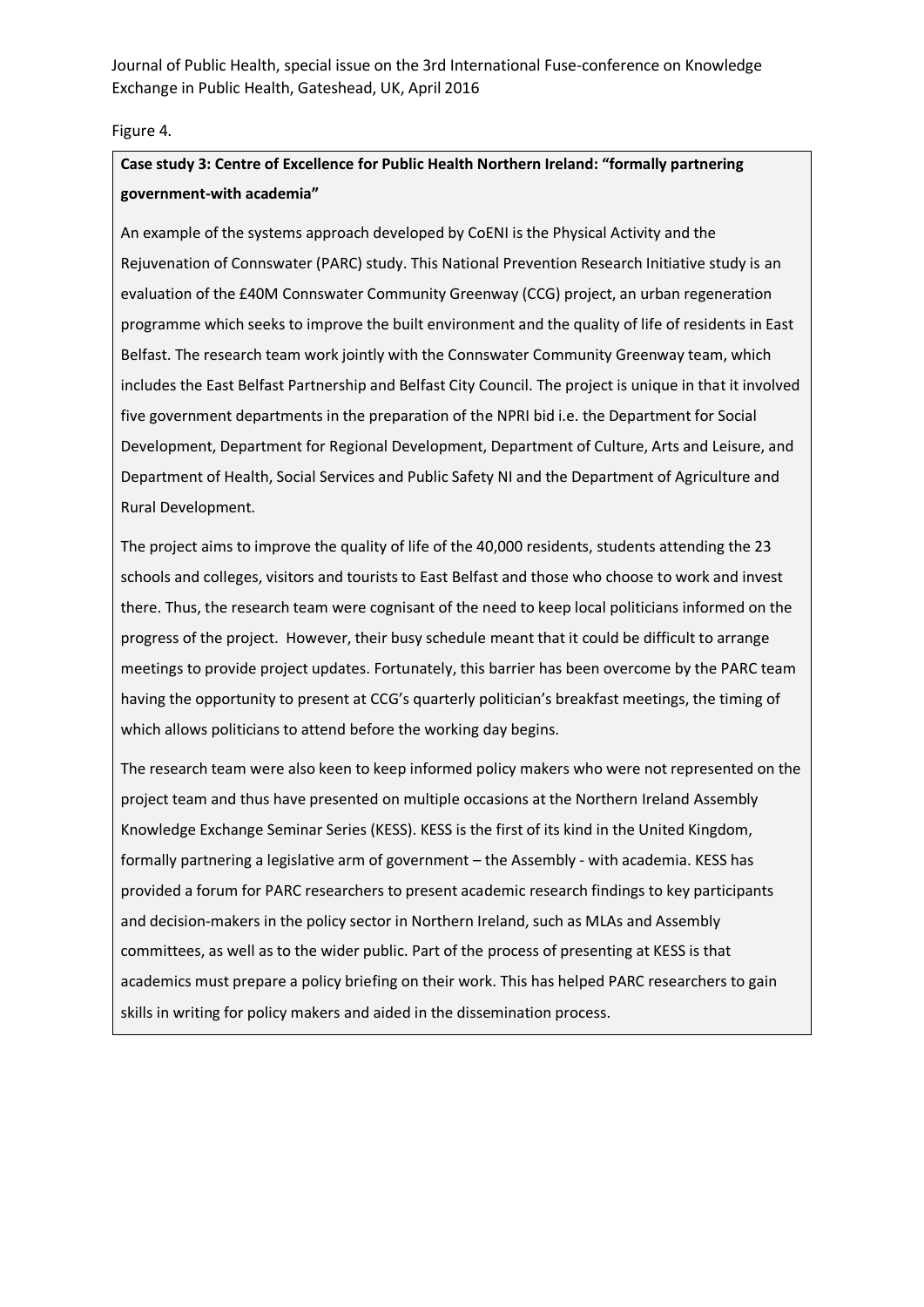Figure 5.

#### **Case study 4: Fuse "AskFuse, a responsive research and evaluation service"**

Fuse, the Centre for Translational Research in Public Health, is an innovative collaboration between the five Universities in the North East of England (Durham, Newcastle, Northumbria, Sunderland and Teesside). In June 2013, after extensive consultation with local stakeholders and partners, Fuse launched AskFuse: a rapid response and evaluation service to provide decision makers and practitioners with an easy-to-access portal for public health evidence in the North East of England. The service aims to respond to a broad range of research requests from the health, well-being or social care sectors.

Examples of enquiries include requests for support with applying the existing evidence base, queries about how to make best use of current data, or requests to undertake small service evaluations. AskFuse draws on the expertise of the Fuse colleagues most appropriate to the issue, and endeavours to work collaboratively with partners throughout the process of addressing a specific issue, from identifying the research questions to applying the evidence to improve service delivery.

The post of AskFuse Research Manager was created to provide a single point of contact for all AskFuse enquiries and to coordinate this service for each client from start to finish. In an initial conversation, the partner's needs are explored; the nature and timescale of any further work is then agreed over a few meetings (with no obligation or fee), resulting in a research brief for researchers. The costs of any work agreed, and outputs, will be discussed at this stage. The Research Manager then liaises with Fuse senior investigators and staff at the five universities in the North East of England to identify capacity and skills to develop, commission, lead and undertake research projects.

Between June 2013 and February 2017 over 240 enquiries have been supported by the service resulting in more than 50 collaborative research projects and various co-produced knowledge exchange events.

However, the knowledge brokering process facilitated by the service has not been without its challenges. For instance, considerable time is often needed to turn enquiries into a format which is 'researchable', in part because of unreal expectations. Secondly, local funding for agreed research projects was generally limited, while academic enthusiasm for supporting these projects was sometimes dampened by a lack of institutional incentives to engage in knowledge exchange. Finally, developing AskFuse proved particularly challenging in a time of significant system upheaval in the NHS. This also changed the types of evidence that were valued by enquirers, with more emphasis being put on implementation advice from qualitative or realist designs.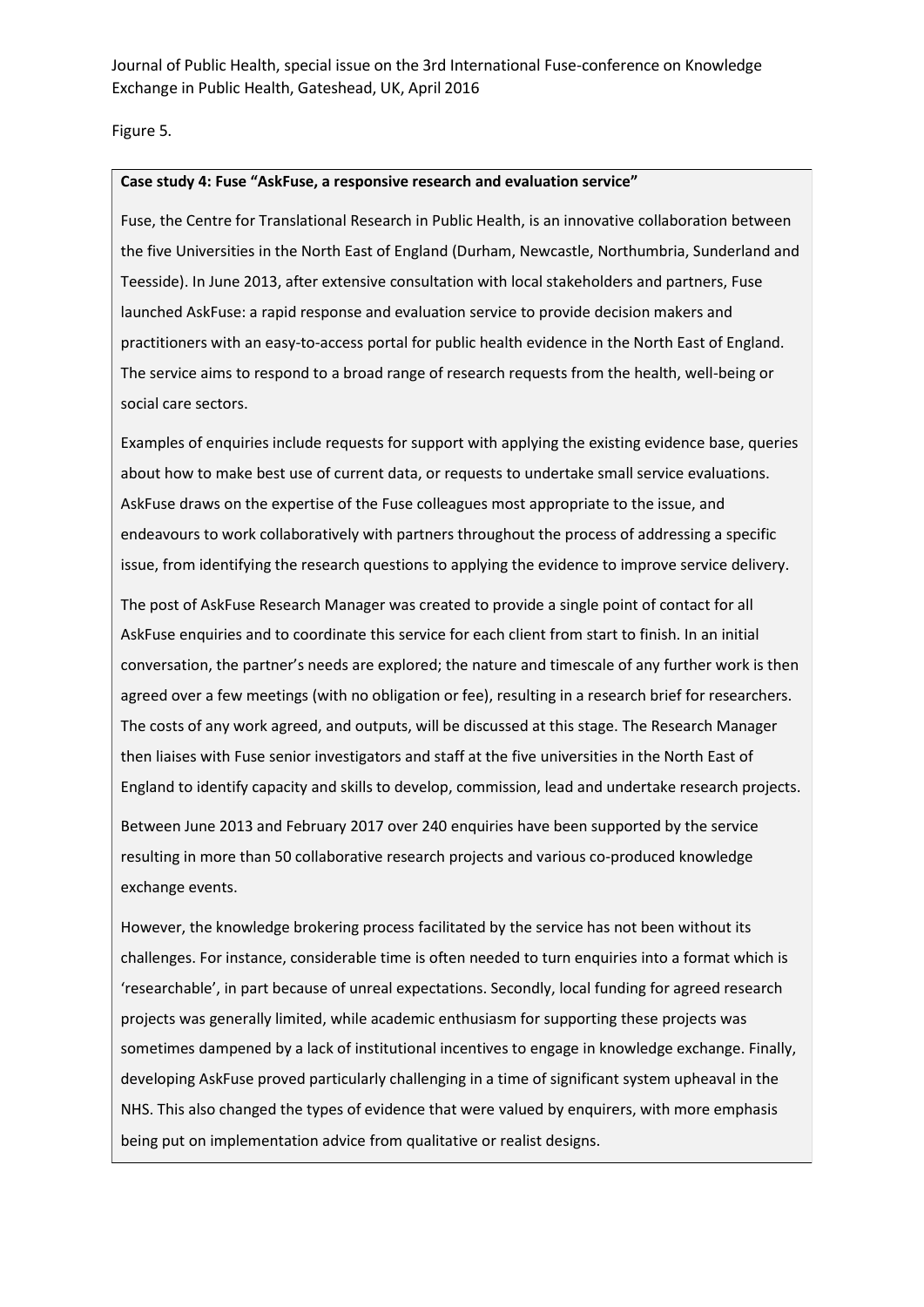Figure 6.

### **Case study 5: UKCTAS "Building collaborative relationships with policy partners and charitable bodies"**

The UK Centre for Tobacco Control and Alcohol Studies (UKCTAS), is a network of 13 universities (12 in the UK, 1 in New Zealand) that conduct research teaching and policy work into the use of tobacco and alcohol. The core of the Centre's knowledge exchange activity is its collaborative relationships with policy and charitable bodies, including Cancer Research UK, British Heart Foundation, Public Health England (PHE) and Action on Smoking and Health. Outreach activities include a smokers' panel, an alcohol discussion group and a dedicated teaching programme, which all assist in building capacity and guiding the Centre to produce scientific and policy relevant research findings.

Many of these activities were 'unintentional consequences of research instigated by the centre. For instance, University of Nottingham PhD student Leah Jayes measured levels of indoor particulate  $(PM_{2.5})$  pollution in a sample of English prisons, and found extremely high levels of PM<sub>2.5</sub> in the prison indoor environments where smoking is allowed. The study also showed that prison staff had high levels of exposure during their working day and efforts to separate smokers and non-smokers did little to protect staff from passive smoke exposure. The subsequent research report [13] has directly influenced the government's decision to implement a smoke-free policy across the prison sector in Wales and four prisons in England from December 2015, and it is highly likely this policy will be applied to all English prisons in 2016/17.

Organic development of knowledge exchange activities can be hampered by internal constraints. For example, the lack of a dedicated centre press office (non-UKCTAS funded university staff are used), limits the volume and quality of internal and external communication, and the wide geographical spacing of the network with separate university research groups also presents challenges in bringing staff together for engagement activities.